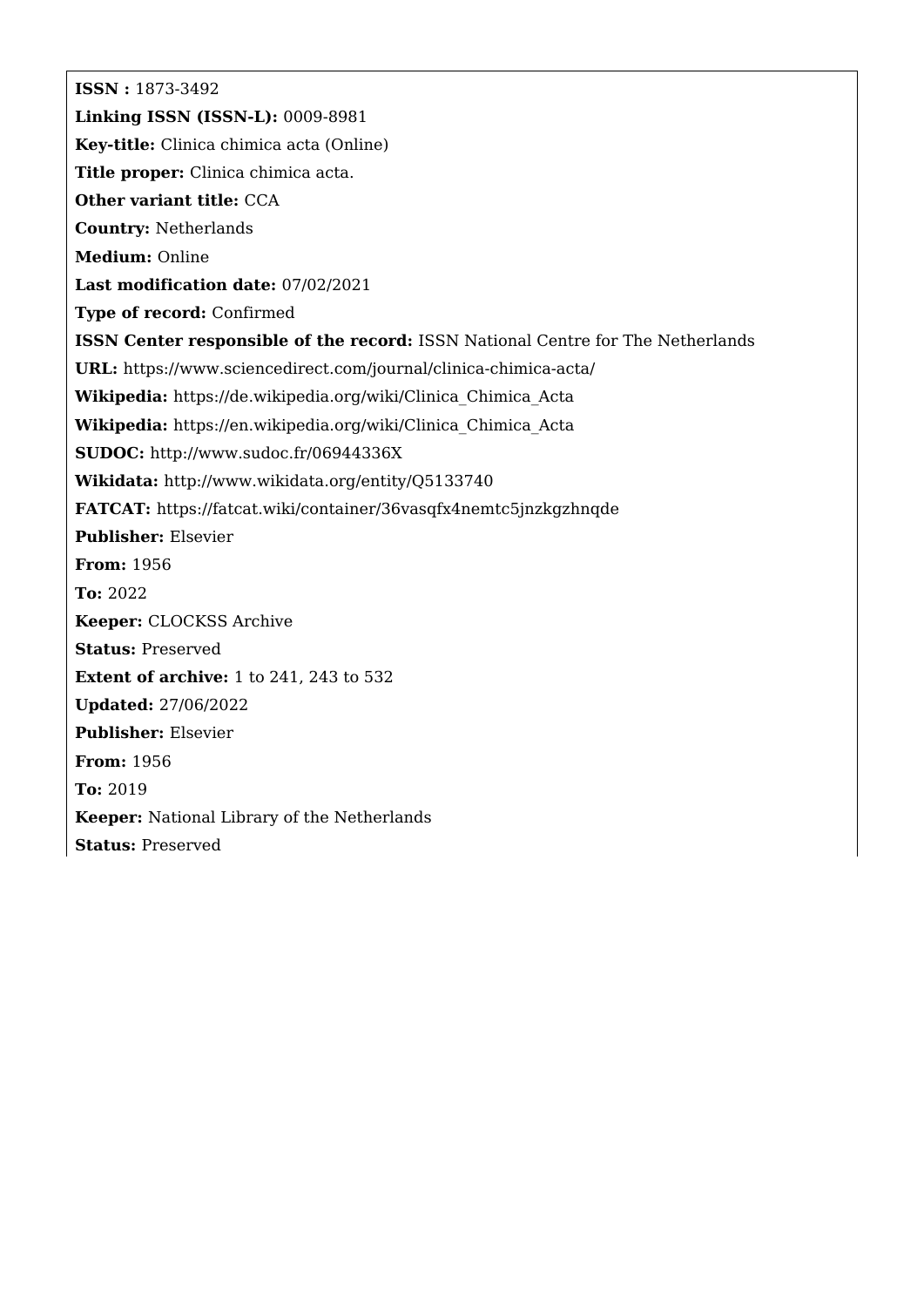**Extent of archive:** Preserved : 1 (1 to 6); 2 (1 to 6); 3 (1 to 6); 4 (1 to 6); 5 (1 to 6); 6 (1 to 6); 7 (1, 3 to 6); 8 (1 to 6); 9 (1 to 6); 10 (1 to 6); 11 (1 to 6); 12 (1 to 6); 13 (1 to 6); 14 (1 to 6); 15 (1 to 3); 16-30 (I1); 16 (1 to 3); 17 (1 to 3); 18 (1 to 3); 19 (1 to 3); 20 (1 to 3); 21 (1 to 3); 22 (1 to 4); 23 (1 to 3); 24 (1 to 3); 25 (1 to 3); 26 (1 to 3); 27 (1 to 3); 28 (1 to 3); 29 (1 to 3); 30 (1 to 3); 31-42 (I1); 31 (1, 2); 32 (1 to 3); 33 (1, 2); 34 (1 to 3); 35 (1, 2); 36 (1, 2); 37 (C); 38 (1, 2); 39 (1, 2); 40 (1, 2); 41 (C); 42 (2); 43-49 (I1); 43 (1 to 3); 44 (1 to 3); 45 (1 to 4); 46 (1 to 4); 47 (1 to 3); 48 (1 to 4); 49 (1 to 3); 50-57 (I1); 50 (1 to 3); 51 (1 to 3); 52 (1 to 3); 53 (1 to 3); 54 (1 to 3); 55 (1 to 3); 56 (1 to 3); 57 (1 to 3); 58 (1 to 3); 58-65 (I1); 59 (1 to 3); 60 (1 to 3); 61 (1 to 3); 62 (1 to 3); 63 (1 to 3); 64 (1 to 3); 65 (1 to 3); 66-73 (I1); 66 (1 to 3); 67 (1 to 3); 68 (1 to 3); 69 (1 to 3); 70 (1 to 3); 71 (1 to 3); 72 (1 to 3); 73 (1 to 3); 74-81 (I1); 74 (1 to 3); 75 (1 to 3); 76 (1 to 3); 77 (1 to 3); 78 (1 to 3); 79 (1 to 3); 80 (1 to 3); 81 (1 to 3); 82-90 (I1); 82 (1-2, 3); 83 (1-2, 3); 84 (1-2, 3); 85 (1 to 3); 86 (1 to 3); 87 (1 to 3); 88 (1 to 3); 89 (1 to 3); 90 (1 to 3); 91-99 (I1); 91 (1 to 3); 92 (1 to 3); 93 (1 to 3); 94 (1 to 3); 95 (1 to 3); 96 (1-2, 3); 97 (1, 2-3); 98 (1-2, 3); 99 (1 to 3); 100 (1 to 3); 100-108 (I1); 101 (1, 2-3); 102 (1, 2-3); 103 (1 to 3); 104 (1 to 3); 105 (1 to 3); 106 (1 to 3); 107 (1-2, 3); 108 (1 to 3); 109 (1 to 3); 109-117 (I1); 110 (1, 2-3); 111 (1, 2-3); 112 (1 to 3); 113 (1 to 3); 114 (1, 2-3); 115 (1 to 3); 116 (1 to 3); 117 (1 to 3); 118 (1, 2-3); 118-126 (I1); 119 (1-2, 3); 120 (1 to 3); 121 (1 to 3); 122 (1 to 3); 123 (1-2, 3); 124 (1 to 3); 125 (1 to 3); 126 (1 to 3); 127 (1 to 3); 127-135 (I1); 128 (1, 2-3); 129 (1 to 3); 130 (1 to 3); 131 (1-2, 3); 132 (1 to 3); 133 (1 to 3); 134 (1-2, 3); 135 (1 to 3); 136 (1, 2-3); 136-144 (I1); 137 (1 to 3); 138 (1 to 3); 139 (1 to 3); 140 (1 to 3); 141 (1, 2-3); 142 (1 to 3); 143 (1 to 3); 144 (1, 2-3); 145-153 (I1); 145 (1 to 3); 146 (1, 2-3); 147 (1 to 3); 148 (1 to 3); 149 (1, 2-3); 150 (1 to 3); 151 (1 to 3); 152 (1-2, 3); 153 (1 to 3); 154 (1 to 3); 154-161 (I1); 155 (1 to 3); 156 (1 to 3); 157 (1 to 3); 158 (1 to 3); 159 (1 to 3); 160 (1 to 3); 161 (1 to 3); 162 (1 to 3); 163 (1 to 3); 164 (1 to 3); 165 (1, 2-3); 166 (1, 2-3); 167 (1 to 3); 168 (1 to 3); 169 (1, 2-3); 170 (1, 2-3); 171 (1, 2-3); 172 (1, 2-3); 173 (1 to 3); 174 (1 to 3); 175 (1 to 3); 176 (1 to 3); 177 (1 to 3); 178-186 (I1); 178 (1 to 3); 179 (1 to 3); 180 (1 to 3); 181 (1 to 3); 182 (1 to 3); 183 (1 to 3); 184 (1 to 3); 185 (1 to 3); 186 (1 to 3); 187-195 (I1); 187 (1 to 3); 188 (1 to 3); 189 (1 to 3); 190 (1-2, 3); 191 (1-2, 3); 192 (1 to 3); 193 (1-2, 3); 194 (1, 2-3); 195 (1-2, 3); 196-204 (I1); 196 (1, 2-3); 197 (1 to 3); 198 (1-2, 3); 199 (1 to 3); 200 (1, 2-3); 201 (1-2, 3); 202 (1-2, 3); 203 (1, 2-3); 204 (1-3); 205 (3); 206 (1-2, 3); 207 (1-2, 3); 208 (1-2, 3); 209 (1-2, 3); 210 (1-2, 3); 211 (1-2, 3); 212 (1-2, 3); 213 (1-3); 214 (2); 215 (1, 2); 216 (1-2); 217 (2); 218 (1, 2); 219 (1-2); 220 (2); 221 (1-2); 222; 223; 224 (2); 225 (1, 2); 226 (1, 2); 227 (1-2); 228 (2); 229 (1-2); 230 (2); 231 (1, 2); 232 (1-2); 233; 234; 235 (2); 236 (1, 2); 237 (1-2); 238 (2); 239 (1, 2); 240 (1, 2); 241-242 (C); 243 (1, 2); 244 (1, 2); 245 (1, 2); 246 (1-2); 247; 248 (2); 249 (1-2); 250; 251 (2); 252 (1, 2); 253 (1-2); 254 (2); 255 (1, 2); 256 (1, 2); 257 (1, 2); 258 (1, 2); 259 (1-2); 260 (2); 261 (1, 2); 262 (1-2); 263 (2); 264 (1, 2); 265 (1, 2); 266 (1, 2); 267 (1, 2); 268 (1-2); 269 (2); 270 (1, 2); 271 (1, 2); 272 (1, 2); 273 (1, 2); 274 (1, 2); 275 (1, 2); 276 (1, 2); 277 (1, 2); 278 (1, 2); 279 (1-2); 280; 281; 282; 283; 284 (2); 285 (1-2); 286; 287; 288; 289; 290 (2); 291 (1, 2); 292 (1-2); 293; 294; 295; 296; 297; 298; 299; 300; 301; 302; 303; 304; 305; 306; 307; 308; 309 (2); 310 (1, 2); 311 (1, 2); 312 (1-2); 313; 314; 315; 316; 317; 318; 319 (2); 320 (1-2); 321; 322; 323; 324; 325; 326; 327; 328; 329; 330; 331; 332; 333 (2); 334 (1-2); 335; 336; 337; 338; 339; 340; 341; 342; 343; 344; 345; 346 (2); 347 (1-2); 348; 349; 350; 351; 352; 353; 354; 355 (S, 1-2); 356; 357 (2); 358 (1-2); 359; 360; 361; 362; 363; 364; 365; 366; 367; 368; 369 (2); 370 (1-2); 371; 372; 373; 374; 375; 376; 377; 378; 379; 380; 381 (2); 382 (1-2); 383; 384; 385; 386; 387; 388; 389; 390; 391; 392; 393 (2); 394 (1-2); 395; 396; 397; 398; 399; 400; 401; 402; 403; 404 (2); 405 (1-2); 406; 407; 408; 409; 410; 411 (11-12); 412 (1-2, 3-4, 5-6, 7-8, 9-10, 11-12, 13-14, 15-16, 17-18, 19-20, 21-22, 23-24); 413 (1-2, 3-4, 5-6, 7-8, 9-10, 11-12, 13-14, 15-16, 17-18, 19-20, 21-22, 23-24); 414 (C); 415; 416; 417; 418; 419; 420; 421; 422; 423; 424; 425; 426; 427; 428; 429; 430; 431; 432; 433; 434; 435; 436; 437; 438; 439; 440; 441; 442; 443; 444; 445; 446; 447; 448; 449; 450; 451; 452; 453; 454; 455; 456; 457; 458; 459; 460; 461; 462; 463; 464; 465; 466; 467; 468; 469; 470; 471; 472; 473; 474; 475; 476; 477; 478; 479; 480; 481; 482; 483; 484; 485; 486; 487; 488; 489; 490; 491; 492; 493; 494; 495; 496; 497; 498; 499

**Updated:** 19/06/2022

**Publisher:** Elsevier

**From:** 1921

**To:** 2022

**Keeper:** Portico

**Status:** Preserved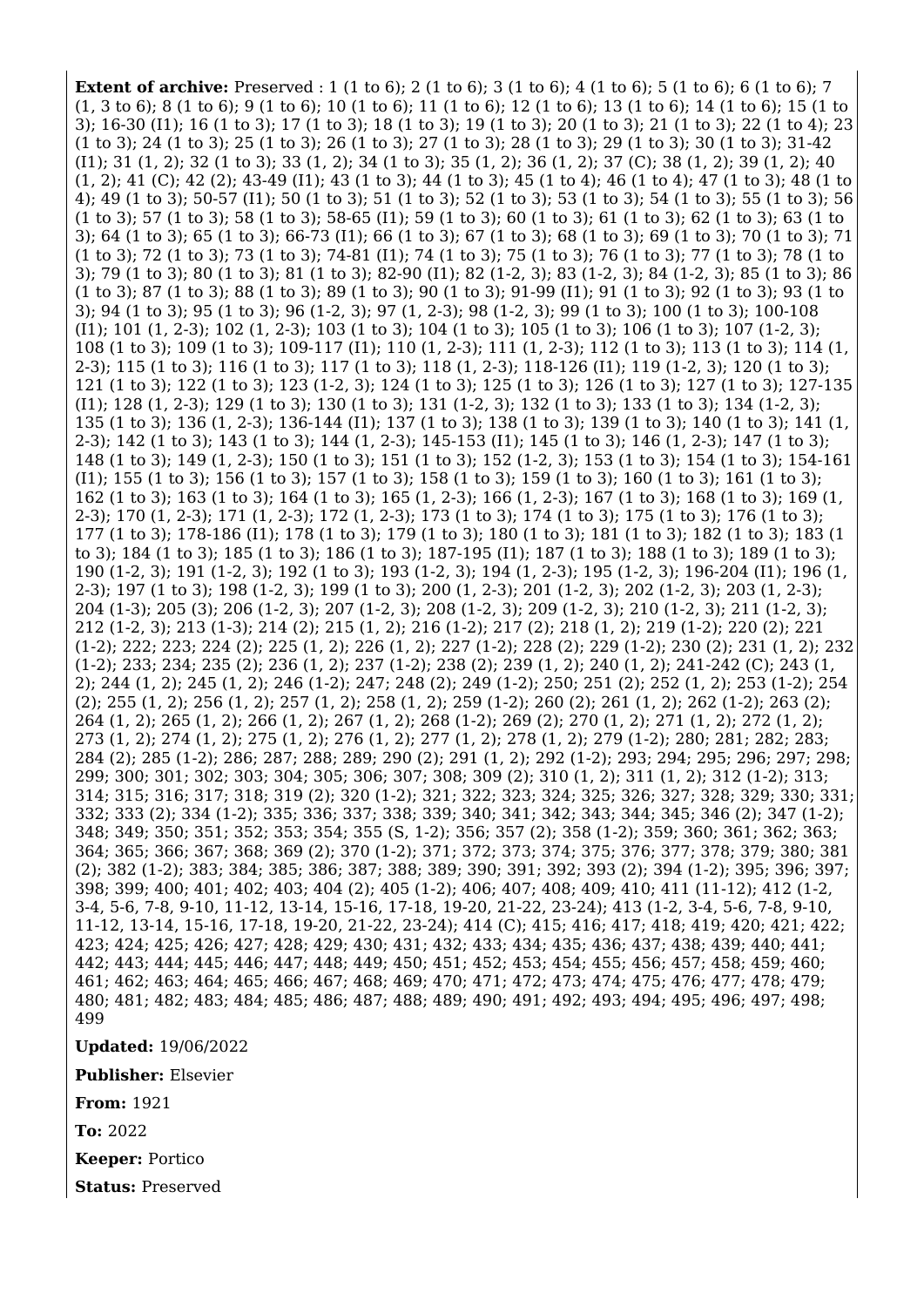**Extent of archive:** Preserved : 1 (2 to 6); 1-15 (null); 2 (1 to 6); 3 (1 to 6); 4 (1 to 6); 5 (1 to 6); 6 (1 to 6); 7 (1 to 6); 8 (1 to 6); 9 (1 to 6); 10 (1 to 6); 11 (1 to 6); 12 (1 to 6); 13 (1 to 6); 14 (1 to 6); 15 (1 to 3); 16-30 (null); 16 (1 to 3); 17 (1 to 3); 18 (1 to 3); 19 (1 to 3); 20 (1 to 3); 21 (1 to 3); 22 (1 to 4); 23 (1 to 3); 24 (1 to 3); 25 (1 to 3); 26 (1 to 3); 27 (1 to 3); 28 (1 to 3); 29 (1 to 3); 30 (1 to 3); 31-42 (null); 31 (1, 2); 32 (1 to 3); 33 (1, 2); 34 (1 to 3); 35 (1, 2); 36 (1, 2); 37 (Complete); 38 (1, 2); 39 (1, 2); 40 (1, 2); 41 (Complete); 42 (1, 2); 43 (1 to 3); 43-49 (null); 44 (1 to 3); 45 (1 to 4); 46 (1 to 4); 47 (1 to 3); 48 (1 to 4); 49 (1 to 3); 50-57 (null); 50 (1 to 3); 51 (1 to 3); 52 (1 to 3); 53 (1 to 3); 54 (1 to 3); 55 (1 to 3); 56 (1 to 3); 57 (1 to 3); 58-65 (null); 58 (1 to 3); 59 (1 to 3); 60 (1 to 3); 61 (1 to 3); 62 (1 to 3); 63 (1 to 3); 64 (1 to 3); 65 (1 to 3); 66 (1 to 3); 66-73 (null); 67 (1 to 3); 68 (1 to 3); 69 (1 to 3); 70 (1 to 3); 71 (1 to 3); 72 (1 to 3); 73 (1 to 3); 74 (1 to 3); 74-81 (null); 75 (1 to 3); 76 (1 to 3); 77 (1 to 3); 78 (1 to 3); 79 (1 to 3); 80 (1 to 3); 81 (1 to 3); 82-90 (null); 82 (1-2, 3); 83 (1-2, 3); 84 (1-2, 3); 85 (1 to 3); 86 (1 to 3); 87 (1 to 3); 88 (1 to 3); 89 (1 to 3); 90 (1 to 3); 91 (1 to 3); 91-99 (null); 92 (1 to 3); 93 (1 to 3); 94 (1 to 3); 95 (1 to 3); 96 (1-2, 3); 97 (1, 2-3); 98 (1-2, 3); 99 (1 to 3); 100-108 (null); 100 (1 to 3); 101 (1, 2-3); 102 (1, 2-3); 103 (1 to 3); 104 (1 to 3); 105 (1 to 3); 106 (1 to 3); 107 (1-2, 3); 108 (1 to 3); 109-117 (null); 109 (1 to 3); 110 (1, 2-3); 111 (1, 2-3); 112 (1 to 3); 113 (1 to 3); 114 (1, 2-3); 115 (1 to 3); 116 (1 to 3); 117 (1 to 3); 118-126 (null); 118 (1, 2-3); 119 (1-2, 3); 120 (1 to 3); 121 (1 to 3); 122 (1 to 3); 123 (1-2, 3); 124 (1 to 3); 125 (1 to 3); 126 (1 to 3); 127 (1 to 3); 127-135 (null); 128 (1, 2-3); 129 (1 to 3); 130 (1 to 3); 131 (1-2, 3); 132 (1 to 3); 133 (1 to 3); 134 (1-2, 3); 135 (1 to 3); 136 (1, 2-3); 136-144 (null); 137 (1 to 3); 138 (1 to 3); 139 (1 to 3); 140 (1 to 3); 141 (1, 2-3); 142 (1 to 3); 143 (1 to 3); 144 (1, 2-3); 145 (1 to 3); 145-153 (null); 146 (1, 2-3); 147 (1 to 3); 148 (1 to 3); 149 (1, 2-3); 150 (1 to 3); 151 (1 to 3); 152 (1-2, 3); 153 (1 to 3); 154 (1 to 3); 154-161 (null); 155 (1 to 3); 156 (1 to 3); 157 (1 to 3); 158 (1 to 3); 159 (1 to 3); 160 (1 to 3); 161 (1 to 3); 162 (1 to 3); 163 (1 to 3); 164 (1 to 3); 165 (1, 2-3); 166 (1, 2-3); 167 (1 to 3); 168 (1 to 3); 169 (1, 2-3); 170 (1, 2-3); 171 (1, 2-3); 172 (1, 2-3); 173 (1 to 3); 174 (1 to 3); 175 (1 to 3); 176 (1 to 3); 177 (1 to 3); 178 (1 to 3); 178-186 (null); 179 (1 to 3); 180 (1 to 3); 181 (1 to 3); 182 (1 to 3); 183 (1 to 3); 184 (1 to 3); 185 (1 to 3); 186 (1 to 3); 187-195 (null); 187 (1 to 3); 188 (1 to 3); 189 (1 to 3); 190 (1-2, 3); 191 (1-2, 3); 192 (1 to 3); 193 (1-2, 3); 194 (1, 2-3); 195 (1-2, 3); 196 (1, 2-3); 196-204 (null); 197 (1 to 3); 198 (1-2, 3); 199 (1 to 3); 200 (1, 2-3); 201 (1-2, 3); 202 (1-2, 3); 203 (1, 2-3); 204 (1-3); 205 (3); 206 (1-2, 3); 207 (1-2, 3); 208 (1-2, 3); 209 (1-2, 3); 210 (1-2, 3); 211 (1-2, 3); 212 (1-2, 3); 213 (1-3); 214 (2); 215 (1, 2); 216 (1-2); 217 (2); 218 (1, 2); 219 (1-2); 220 (2); 221 (1-2); 222; 223; 224 (2); 225 (1, 2); 226 (1, 2); 227 (1-2); 228 (2); 229 (1-2); 230 (2); 231 (1, 2); 232 (1-2); 233; 234; 235 (2); 236 (1, 2); 237 (1-2); 238 (2); 239 (1, 2); 240 (1, 2); 241 (Complete); 243 (1, 2); 244 (1, 2); 245 (1, 2); 246 (1-2); 247; 248 (2); 249 (1-2); 250; 251 (2); 252 (1, 2); 253 (1-2); 254 (2); 255 (1, 2); 256 (1, 2); 257 (1, 2); 258 (1, 2); 259 (1-2); 260 (2); 261 (1, 2); 262 (1-2); 263 (2); 264 (1, 2); 265 (1, 2); 266 (1, 2); 267 (1, 2); 268 (1-2); 269 (2); 270 (1, 2); 271 (1, 2); 272 (1, 2); 273 (1, 2); 274 (1, 2); 275 (1, 2); 276 (1, 2); 277 (1, 2); 278 (1, 2); 279 (1-2); 280; 281; 282; 283; 284 (2); 285 (1-2); 286; 287; 288; 289; 290 (2); 291 (1, 2); 292 (1-2); 293; 294; 295; 296; 297; 298; 299; 300; 301; 302; 303; 304; 305; 306; 307; 308; 309 (2); 310 (1, 2); 311 (1, 2); 312 (1-2); 313; 314; 315; 316; 317; 318; 319 (2); 320 (1-2); 321; 322; 323; 324; 325; 326; 327; 328; 329; 330; 331; 332; 333 (2); 334 (1-2); 335; 336; 337; 338; 339; 340; 341; 342; 343; 344; 345; 346 (2); 347 (1-2); 348; 350; 351; 352; 353; 354; 355; 356; 357 (2); 358 (1-2); 359; 360; 361; 362; 363; 364; 365; 366; 367; 368; 369 (2); 370 (1-2); 371; 372; 373; 374; 375; 376; 377; 378; 380; 381 (2); 382 (1-2); 383; 384; 385; 386; 387; 388; 389; 390; 391; 392; 393 (2); 394 (1-2); 395; 396; 397; 398; 399; 400; 401; 402; 403; 404 (2); 405 (1-2); 406; 407; 408; 409; 410; 411 (3-4, 5-6, 7-8, 9-10, 11-12, 13-14, 15-16, 17-18, 19-20, 21-22, 23-24); 412 (1-2, 3-4, 5-6, 7-8, 9-10, 11-12, 13-14, 15-16, 17-18, 19-20, 21-22, 23-24); 413 (1-2, 3-4, 5-6, 7-8, 9-10, 11-12, 13-14, 15-16, 17-18, 19-20, 21-22, 23-24); 414 (Complete); 415; 416; 417; 418; 419; 420; 421; 422; 423; 424; 425; 426; 427; 428; 429; 430; 431; 432; 433; 434; 435; 436; 437; 438; 439; 440; 441; 442; 443; 444; 445; 446; 447; 448; 449; 450; 451; 452; 453; 454; 455; 456; 457; 458; 459; 460; 461; 462; 463; 464; 465; 466; 467; 468; 469; 470; 471; 472; 473; 474; 475; 476; 477; 478; 479; 480; 481; 482; 483; 484; 485; 486; 487; 488; 489; 490; 491; 492; 493; 494; 495; 496; 497; 498; 499; 500; 501; 502; 503; 504; 505; 506; 507; 508; 509; 510; 511; 512; 513; 514; 515; 516; 517; 518; 519; 520; 521; 522; 523; 524; 525; 526; 527; 528; 529; 530; 531

## **Updated:** 04/06/2022

**Publisher:** Elsevier

**From:** 1956

**To:** 2022

**Keeper:** Scholars Portal

**Status:** Preserved